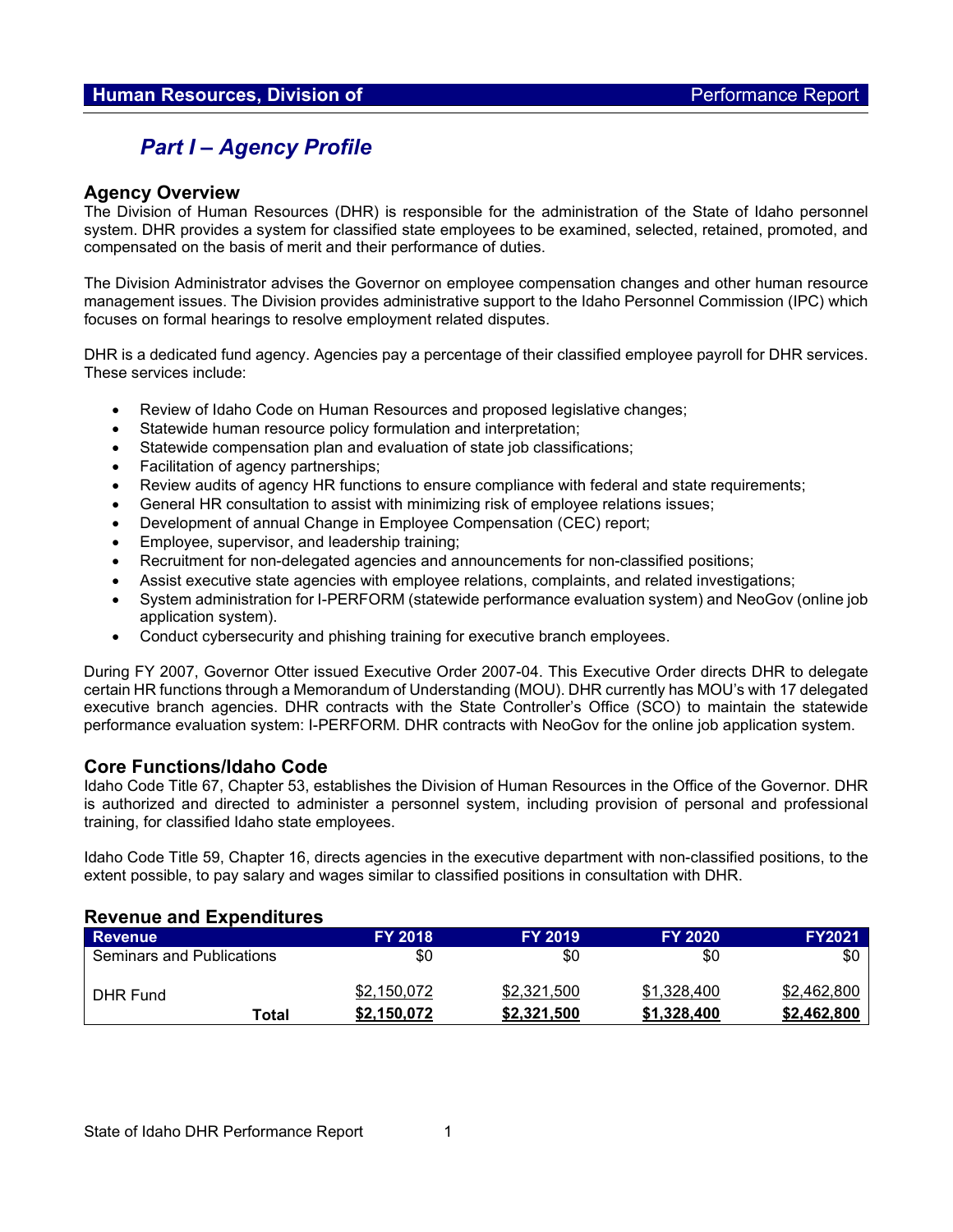## **Human Resources, Division of Performance Report Authority Control Authority Control Report**

| <b>Expenditures</b>             | <b>FY 2018</b> | <b>FY 2019</b> | <b>FY 2020</b> | <b>FY2021</b> |
|---------------------------------|----------------|----------------|----------------|---------------|
| <b>Personnel Costs</b>          | \$1,233,762    | \$1,293,700    | \$1,525,800    | \$1,560,400   |
| <b>Operating Expenditures</b>   | \$989,134      | \$626,600      | \$691,300      | \$797,500     |
| Capital Outlay                  | \$5,774        | \$3,500        | \$12,500       | \$32,800      |
| <b>Trustee/Benefit Payments</b> | \$0            | \$0            | \$0            | \$0           |
| Total                           | \$2,228,670    | \$1,923,800    | \$2,229,600    | \$2,390,700   |

# **Profile of Cases Managed and/or Key Services Provided**

| <b>Cases Managed and/or Key</b>                                             |                |                |                |               |  |  |  |
|-----------------------------------------------------------------------------|----------------|----------------|----------------|---------------|--|--|--|
| <b>Services Provided</b>                                                    | <b>FY 2018</b> | <b>FY 2019</b> | <b>FY 2020</b> | <b>FY2021</b> |  |  |  |
| Supervisor Academy training hours*                                          | 9,120          | 8,840          | 8,232          | 7,080         |  |  |  |
| Supervisor Academy participants                                             | 394            | 360            | 343            | 295           |  |  |  |
| Crucial Conversations training hours*                                       | 5,376          | 3.104          | 4,448          | 2,032         |  |  |  |
| <b>Certified Public Manager students</b>                                    | 95             | 84             | 71             | 60            |  |  |  |
| Certified Public Manager training                                           |                |                |                |               |  |  |  |
| hours <sup>*</sup>                                                          | 12.880         | 11.661         | 10.224         | 15,000        |  |  |  |
| <b>CPM Annual Alumni Conference</b>                                         |                |                |                |               |  |  |  |
| attendees                                                                   | 245            | 245            | 121            | $0**$         |  |  |  |
| Respectful Workplace attendees                                              | 1,784          | 2,729          | 6,222          | 7,073         |  |  |  |
| Respectful Workplace training hours*                                        | 3,568          | 5,458          | 12,444         | 14,146        |  |  |  |
| Human Resource Officer Meetings**                                           | 12             | 12             | $26**$         | $22**$        |  |  |  |
| Personnel Complaints Received***                                            | N/A            | N/A            | N/A            | 182           |  |  |  |
| <b>Personnel Complaint Investigations</b>                                   |                |                |                |               |  |  |  |
| Conducted                                                                   | 9              | 21             | 12             | 62            |  |  |  |
| *Total houre calculated by total course hours per student (x) # of students |                |                |                |               |  |  |  |

*\*Total hours calculated by total course hours per student (x) # of students*

*\*\*Impacted by COVID-19*

*\*\*\*As of July 1, 2021 – Implementation date of the state employee complaint line*

# **Red Tape Reduction Act**

Each agency shall incorporate into its strategic plan a summary of how it will implement the Red Tape Reduction Act, including any associated goals, objectives, tasks, or performance targets. This information may be included as an addendum.

|                           | As of July 1, 2019 | As of July 1, 2020 | <b>As of July 1, 2021</b> |
|---------------------------|--------------------|--------------------|---------------------------|
| Number of Chapters        |                    |                    |                           |
| l Number of Words         | 20.619             | 20.619             | 20,600                    |
| l Number of Restrictions_ | 289                | 289*               | $277*$                    |

*\*Reflects the adoption of temporary rules from 2019*

# *Part II – Performance Measures*

| <b>Performance Measure</b>                                                                       |        | <b>FY 2018</b>    | <b>FY 2019</b> | <b>FY 2020</b> | <b>FY 2021</b> | <b>FY2022</b> |  |  |
|--------------------------------------------------------------------------------------------------|--------|-------------------|----------------|----------------|----------------|---------------|--|--|
| Goal 1                                                                                           |        |                   |                |                |                |               |  |  |
| Support Human Resources and Related Business Processes to Ensure Integrity and Efficiency of the |        |                   |                |                |                |               |  |  |
| <b>State's Personnel System</b>                                                                  |        |                   |                |                |                |               |  |  |
| 1. Number of Director/<br>Agency Head Trainings                                                  | actual | <b>New FY2019</b> |                | $18*$          | $22*$          |               |  |  |
|                                                                                                  | target | N/A               |                | $\mathcal{P}$  |                | 2 times/year  |  |  |
| 2. Number of DHR Forums                                                                          | actual | $\mathfrak{p}$    | $\Omega$       | $2^*$          | $1*$           |               |  |  |
|                                                                                                  | target | 2 times/year      | 2 times/year   | 2 times/year   | 2 times/year   | 2times/vear   |  |  |